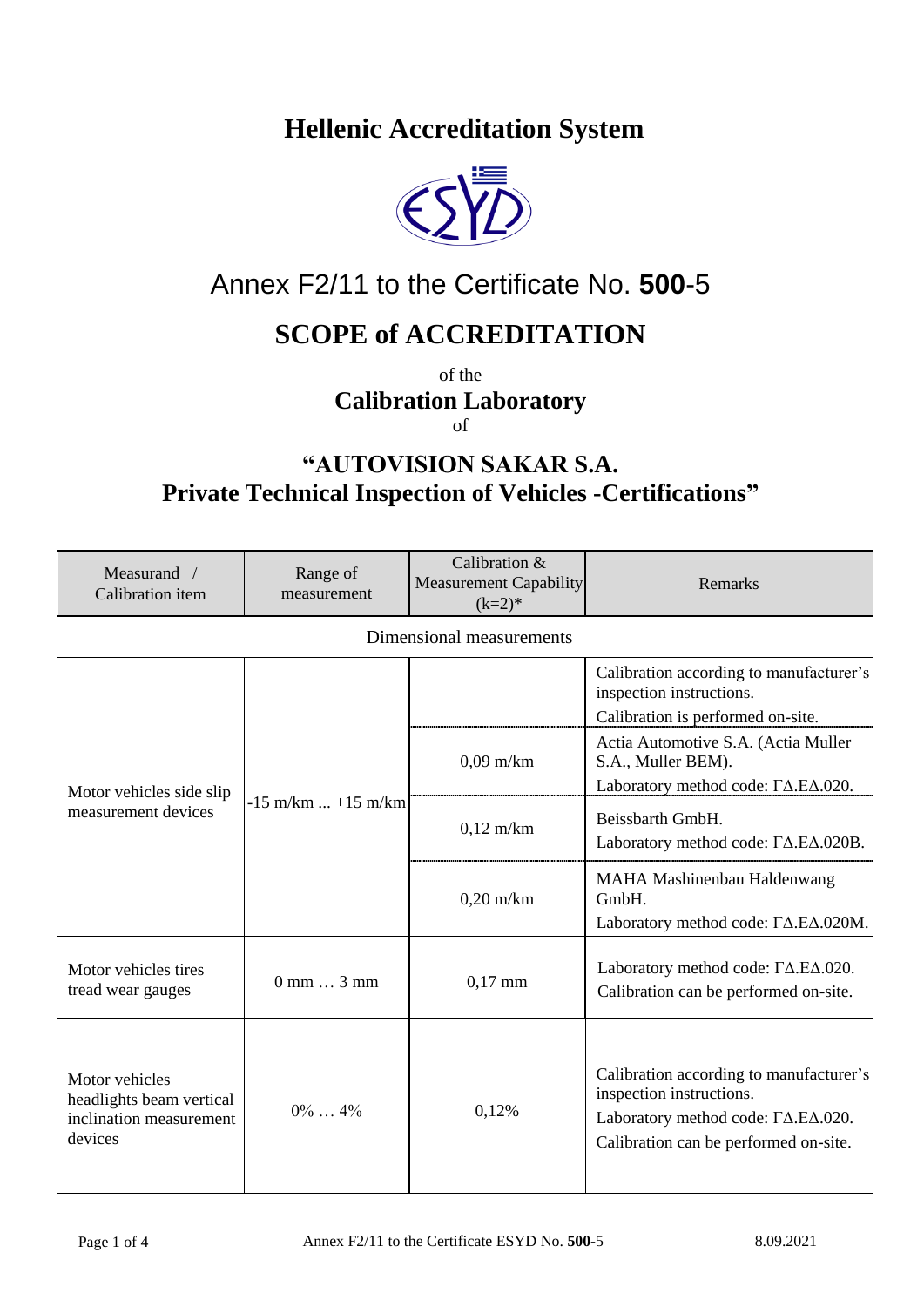| Measurand /<br>Calibration item                                   | Range of<br>measurement                                                                                                                                                                                                | Calibration &<br><b>Measurement Capability</b><br>$(k=2)*$               | Remarks                                                                                                                                                                                                                       |  |  |
|-------------------------------------------------------------------|------------------------------------------------------------------------------------------------------------------------------------------------------------------------------------------------------------------------|--------------------------------------------------------------------------|-------------------------------------------------------------------------------------------------------------------------------------------------------------------------------------------------------------------------------|--|--|
| Force measurements                                                |                                                                                                                                                                                                                        |                                                                          |                                                                                                                                                                                                                               |  |  |
| Two-wheeled motor<br>vehicles brake force<br>measurement devices  | [0 N  0.5 kN)<br>[0,5 kN  1 kN)<br>[1 kN  2 kN)<br>[2 kN  2,7 kN]                                                                                                                                                      | 7 N<br>8 N<br>11 N<br>14 N                                               | Manufacturer: Actia Automotive (Actia<br>Muller, Muller).<br>Calibration according to manufacturer's<br>inspection instructions.<br>Laboratory method code: $\Gamma\Delta.E\Delta.020$ .<br>Calibration is performed on-site. |  |  |
| Light motor vehicles<br>brake force measurement<br>devices        | [0 N  1, 1 kN)<br>[1,1 kN  2,2 kN)<br>[2,2 kN  3,3 kN)<br>$[3,3 kN \dots 4,4 kN)$<br>[4,4 kN 5,5 kN]                                                                                                                   | $6,6 \text{ N}$<br>7,4 N<br>9,4 N<br>$12,0\text{ N}$<br>15,6 N           |                                                                                                                                                                                                                               |  |  |
| <b>Heavy motor vehicles</b><br>brake force measurement<br>devices | [0 N  11, 1 kN)<br>$[11,1 kN \dots 22,2 kN)$<br>$[22,2 kN \dots 33,3 kN]$<br>$[33,3 kN \dots 44,4 kN]$                                                                                                                 | 59 N<br>$0,11$ kN<br>$0,16$ kN<br>$0,21$ kN                              |                                                                                                                                                                                                                               |  |  |
| Light motor vehicles<br>brake force measurement<br>devices        | $[0 \text{ N} \dots 1, 2 \text{ kN})$<br>[1,2 kN  2,5 kN)<br>[2,5 kN  3,7 kN)<br>$[3,7 kN \dots 5,0 kN)$<br>$[5,0 \text{ kN} \dots 6,2 \text{ kN}]$                                                                    | 25 N<br>22 N<br>24 N<br>25 N<br>23 N                                     | Manufacturer: Beissbarth.<br>Calibration according to manufacturer's<br>inspection instructions.<br>Laboratory method code: $\Gamma\Delta.E\Delta.020B$ .<br>Calibration is performed on-site.                                |  |  |
| <b>Heavy motor vehicles</b><br>brake force measurement<br>devices | $[0 \text{ N} \dots 12, 5 \text{ kN})$<br>$[12,5 kN \dots 31,0 kN]$<br>$[31,0 kN \dots 40,0 kN]$                                                                                                                       | $0,31$ kN<br>$0,32$ kN<br>$0,33$ kN                                      |                                                                                                                                                                                                                               |  |  |
| Two-wheeled motor<br>vehicles brake force<br>measurement devices  | [0 N  1, 5 kN)<br>[1,5 kN  2,5 kN]                                                                                                                                                                                     | 12 N<br>13 N                                                             | Manufacturer: MAHA.<br>Calibration according to manufacturer's<br>inspection instructions.<br>Laboratory method code: $\Gamma\Delta$ .E $\Delta$ .020M.                                                                       |  |  |
| <b>Light motor vehicles</b><br>brake force measurement<br>devices | [0 N  3 kN)<br>[3 kN  4 kN)<br>[4 kN  5 kN)<br>[5 kN  6 kN]                                                                                                                                                            | 32 N<br>33 N<br>34 N<br>35 N                                             | Calibration is performed on-site.                                                                                                                                                                                             |  |  |
| <b>Heavy motor vehicles</b><br>brake force measurement<br>devices | [0 N  3 kN)<br>[3,0 kN  3,75 kN]<br>$[3,75 \text{ kN} \dots 6 \text{ kN})$<br>$[6,0 \text{ kN} \dots 10,0 \text{ kN})$<br>$[10,0 \text{ kN} \dots 12,5 \text{ kN})$<br>$[12,5 kN \dots 20,0 kN]$<br>[20,0 kN  30,0 kN] | 74 N<br>77 N<br>87 N<br>$0,11$ kN<br>$0,13$ kN<br>$0,19$ kN<br>$0,28$ kN |                                                                                                                                                                                                                               |  |  |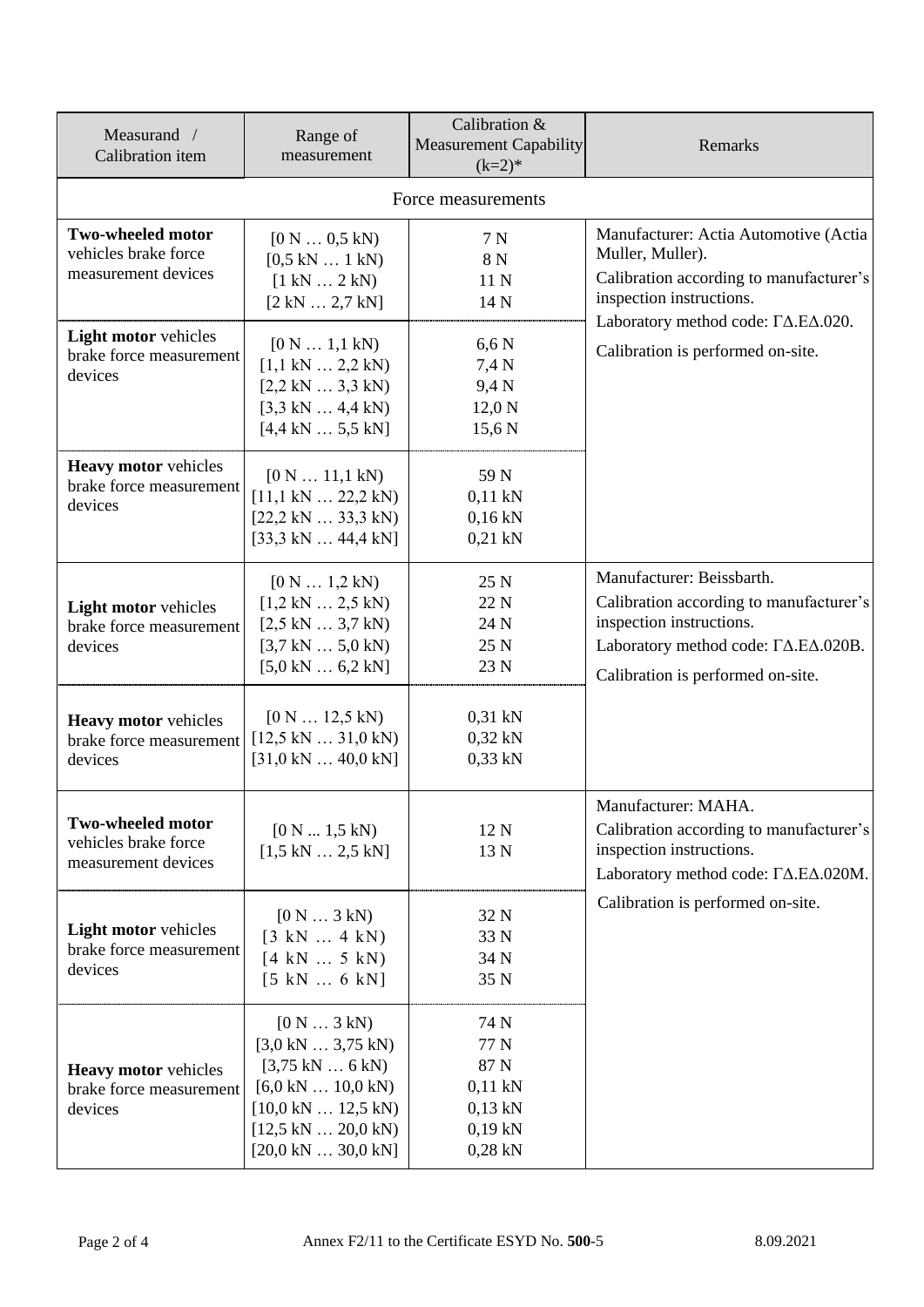| Measurand /<br>Calibration item                                                                     | Range of<br>measurement                                                                                           | Calibration &<br><b>Measurement Capability</b><br>$(k=2)*$ | Remarks                                                                                                                                                                                                                                                                                                                            |  |  |  |
|-----------------------------------------------------------------------------------------------------|-------------------------------------------------------------------------------------------------------------------|------------------------------------------------------------|------------------------------------------------------------------------------------------------------------------------------------------------------------------------------------------------------------------------------------------------------------------------------------------------------------------------------------|--|--|--|
| Motor vehicles<br>suspension testers                                                                |                                                                                                                   |                                                            | Calibration according to manufacturer's<br>inspection instructions.<br>Calibration is performed on-site.                                                                                                                                                                                                                           |  |  |  |
|                                                                                                     | 0 N  5900 N<br>per wheel                                                                                          | 17 N                                                       | Actia Automotive S.A. (Actia Muller<br>S.A., Muller BEM).<br>Laboratory method code: $\Gamma\Delta.E\Delta.020$ .                                                                                                                                                                                                                  |  |  |  |
|                                                                                                     |                                                                                                                   | 45 N                                                       | Beissbarth GmbH.<br>Laboratory method code: $\Gamma\Delta$ .E $\Delta$ .020B.                                                                                                                                                                                                                                                      |  |  |  |
|                                                                                                     |                                                                                                                   | 32 N                                                       | MAHA Mashinenbau Haldenwang<br>GmbH.<br>Laboratory method code: $\Gamma\Delta$ .E $\Delta$ .020M.                                                                                                                                                                                                                                  |  |  |  |
| Two-wheeled motor<br>vehicles weighing<br>devices                                                   | 1470 N  4420 N                                                                                                    | 12 N                                                       | Calibration according to manufacturer's<br>inspection instructions.<br>Manufacturer:<br>- Actia Automotive (Actia Muller,<br>Muller). Laboratory method code:<br>$\Gamma\Delta.E\Delta.020.$<br>MAHA Mashinenbau Haldenwang<br>GmbH. Laboratory method code:<br>$\Gamma\Delta.E\Delta.020M$ .<br>Calibration is performed on-site. |  |  |  |
| Photometric measurements                                                                            |                                                                                                                   |                                                            |                                                                                                                                                                                                                                                                                                                                    |  |  |  |
| Motor vehicles headlight<br>beam illuminance<br>measurement devices                                 | $6 \text{ lx} \dots 144 \text{ lx}$<br>(passing beams)<br>$32 \text{ lx} \dots 240 \text{ lx}$<br>(driving beams) | $2,5$ lx<br>$7,7$ $\rm{lx}$                                | Calibration according to manufacturer's<br>inspection instructions.<br>Laboratory method code: $\Gamma\Delta.E\Delta.020$ .<br>Calibration is performed on-site.                                                                                                                                                                   |  |  |  |
| <b>Exhaust emission measurements</b>                                                                |                                                                                                                   |                                                            |                                                                                                                                                                                                                                                                                                                                    |  |  |  |
| Exhaust emission<br>analyzers of class 0, I,<br>and II, for motor vehicles<br>operating with petrol | [CO]<br>0,5 % vol  5 % vol                                                                                        | 94 $\times$ 10 <sup>-4</sup> % vol.                        | Calibration according to manufacturer's<br>inspection instructions.                                                                                                                                                                                                                                                                |  |  |  |
|                                                                                                     | [CO <sub>2</sub> ]<br>4 % vol  16 % vol                                                                           | 62 x $10^{-3}$ % vol.                                      | Laboratory method code: $\Gamma\Delta$ .E $\Delta$ .020.<br>Maximum tolerance errors according to<br>recommendation OIML R 99-                                                                                                                                                                                                     |  |  |  |
|                                                                                                     | [C <sub>3</sub> H <sub>8</sub> ]<br>200 ppm vol  4000<br>ppm vol                                                  | 11 ppm vol                                                 | 1&2:2008, par. 5.5.2, table 4.<br>Calibration can be performed on-site.                                                                                                                                                                                                                                                            |  |  |  |